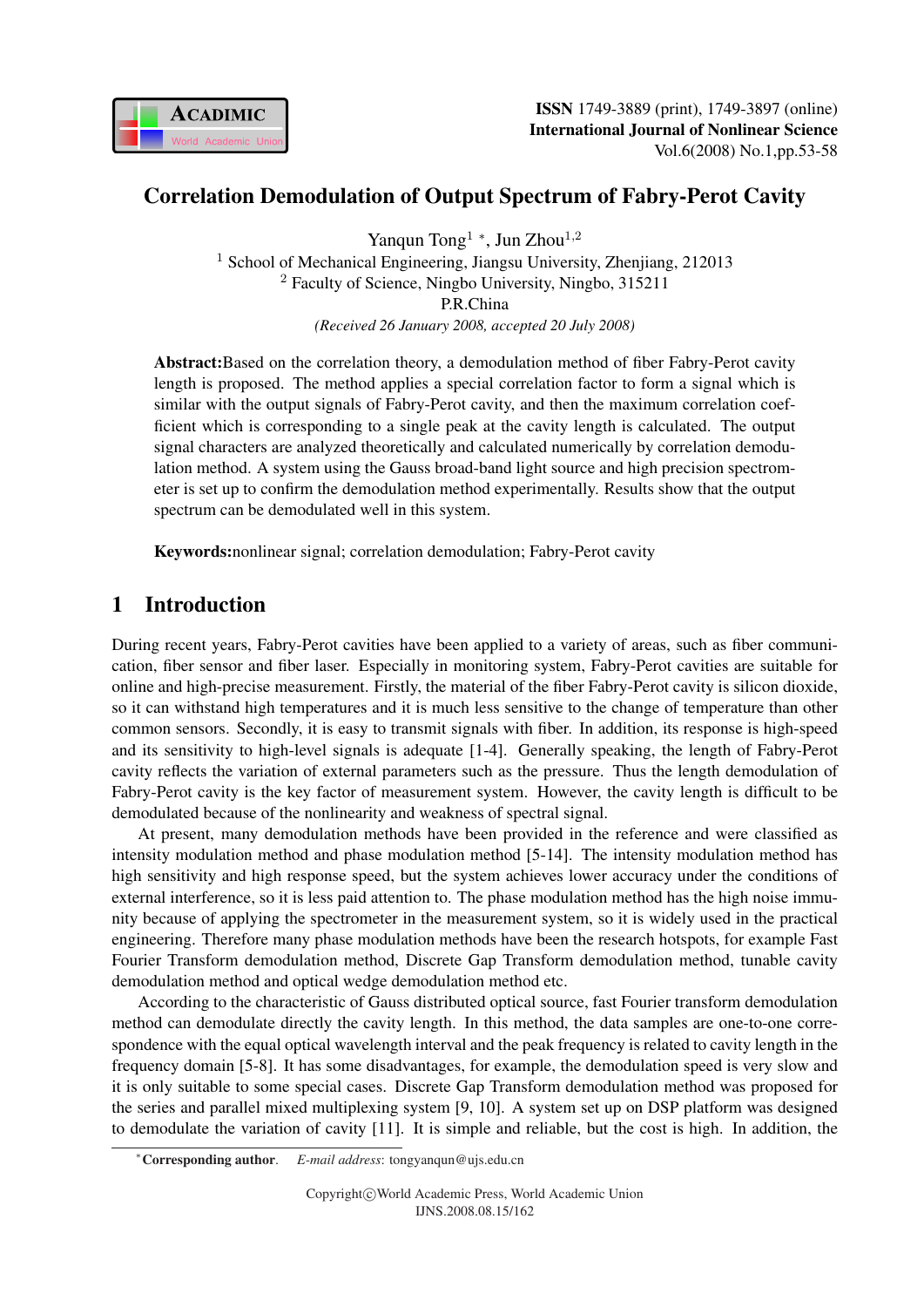tunable cavity demodulation method was set up for a system based on the tunable Fabry-Perot filter [12]. When the length between Fabry-Perot cavity and the tunable Fabry-Perot filter are equal, the output arrives peak value. The optic wedge demodulation method is similar with the tunable cavity demodulation method [13, 14]. When the thickness of the optic wedge equates to the measurement cavity length, the output optic intensity is peak value [15]. The theoretical foundation of these two methods above is the correlation theory. And they have advantages of low cost, high speed and high sensitivity.

In this paper, the correlation demodulation method is considered. Based on the correlation theory, our method applies a special correlation factor to form a signal which is similar with the output signals of Fabry-Perot cavity, and then calculates the maximum correlation coefficient which is corresponding to a single peak at the cavity length.

#### 2 Theory Analysis

The principle of Fabry-Perot cavity is similar to that of the parallel platewhich is based on the multi-beam interference principle as shown in figure 1[15, 16]. If there is a phase difference between the transmission light and reflection light, the multi-beam interference will be happened.



Figure 1: Structure of parallel plate

As shown in Figure 1, the adjacent light path difference L is,

$$
L = n \overline{PQP'} - n_0 \overline{PN} = n \frac{\overline{PP'}}{\sin i} - n_0 \overline{PP'} \sin i
$$
 (1)

where n is the refractive index of plate and i is the incident angle. Assumed the thickness of plate that is, the cavity length is d, then

$$
\overline{PP'} = 2d \tan i \tag{2}
$$

Then the phase difference is defined as

$$
\delta = 2\pi \frac{L}{\lambda} = \frac{2\pi}{\lambda} 2nd \cos i
$$
\n(3)

If absorption of reflecting surface is neglected, the reflectance R is ratio of the reflected-beam intensity to the incident-beam intensity and the input intensity is  $I_0$ , the output intensity can be represented as Eq.  $(4).$ 

$$
I(d,\lambda) = \frac{4R\sin^2(\frac{2\pi d}{\lambda})}{(1-R)^2 + 4R\sin^2(\frac{2\pi d}{\lambda})} \cdot I_0
$$
\n(4)

where d and  $\lambda$  are the length of the cavity and the incident wavelength, respectively.

*IJNS email for contribution:* editor@nonlinearscience.org.uk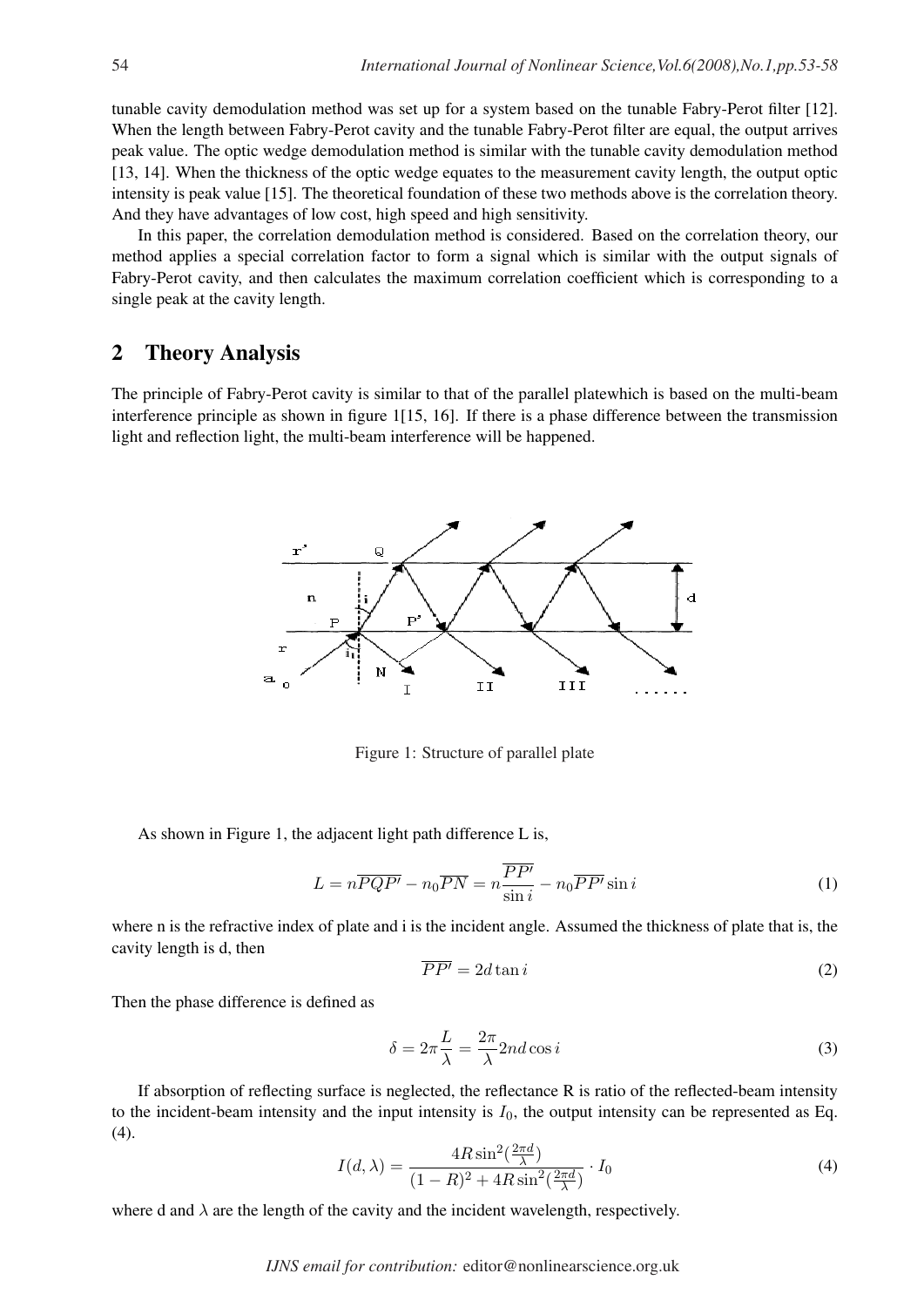In practice engineering application, monochromatic light source is expensive and it is difficult to be controlled. The polychromatic light source of Gaussian distribution is used to replace the monochromatic light source. Suppose the intensity of polychromatic light source is [3]

$$
I_0(\lambda) = I_0 \cdot e^{-\left(\frac{\lambda - \lambda_p}{B_\lambda}\right)^2} \tag{5}
$$

where  $\lambda_P$  is the peak wavelength of the source spectrum and  $B_\lambda$  is the half-width of Gaussian function. The output intensity is

$$
I(d) = \int_{\lambda_{\min}}^{\lambda_{\max}} I(d,\lambda) d\lambda = \int_{\lambda_{\min}}^{\lambda_{\max}} \frac{4R_1 \sin^2(\frac{2\pi d}{\lambda})}{(1 - R_1)^2 + 4R_1 \sin^2(\frac{2\pi d}{\lambda})} \cdot I_0^2 \cdot e^{-(\frac{\lambda - \lambda_p}{B_\lambda})^2} d\lambda \tag{6}
$$

Thus the correlation demodulation can be represented by correlation coefficient [17]. If there are two signals  $x(t)$  and  $y(t)$ , the correlation coefficient is defined as

$$
\rho_{xy} = \frac{\int_{-\infty}^{\infty} x(t)y(t)dt}{\left[\int_{-\infty}^{\infty} x^2(t)dt \cdot \int_{-\infty}^{\infty} y^2(t)dt\right]^{1/2}}
$$
(7)

When  $x(t)$  and  $y(t)$  are completely dissimilar, that is, they are mutually independent and uncorrelated, the value of correlation coefficient is 0. When  $x(t)$  and  $y(t)$  are fully similar, the value is 1. Thus we can calculate the value of correlation coefficient to judge the similarity degree of two signals.

If the spectrum of the broadband light source and the reflectance R are known, the function which has a variable parameterl, can be constructed and presented by means of software and hardware. The value of parameterl covers all possible values of cavity length, that is, $l = d + \Delta l$ , where  $\Delta l$  is the difference between the measured length and the constructed value. Thus the output signal after correlation is expressed as

$$
I(d,l) = \int_{\lambda_{\min}}^{\lambda_{\max}} I(d,l,\lambda) d\lambda = \int_{\lambda_{\min}}^{\lambda_{\max}} I(d,\lambda) \cdot I(l,\lambda) d\lambda = \int_{\lambda_{\min}}^{\lambda_{\max}} I(d,\lambda) \cdot I(d+\Delta l,\lambda) d\lambda \tag{8}
$$

We calculate the correlation coefficient value of  $I(d)$  and  $I(d + \Delta l)$ . When  $\Delta l = 0, d = l$  that is  $I(d) =$  $I(l)$ , the correlation coefficient is the peak value. As long as the cavity length corresponding to the peak value is got, the demodulation has been accomplished.

From above analysis, the most important procedure is to generate the correlation function with our programs. The output signals containing cavity length information are received by fiber optic spectrometer. The correlation demodulation system is shown in figure 2.



Figure 2: Demodulation system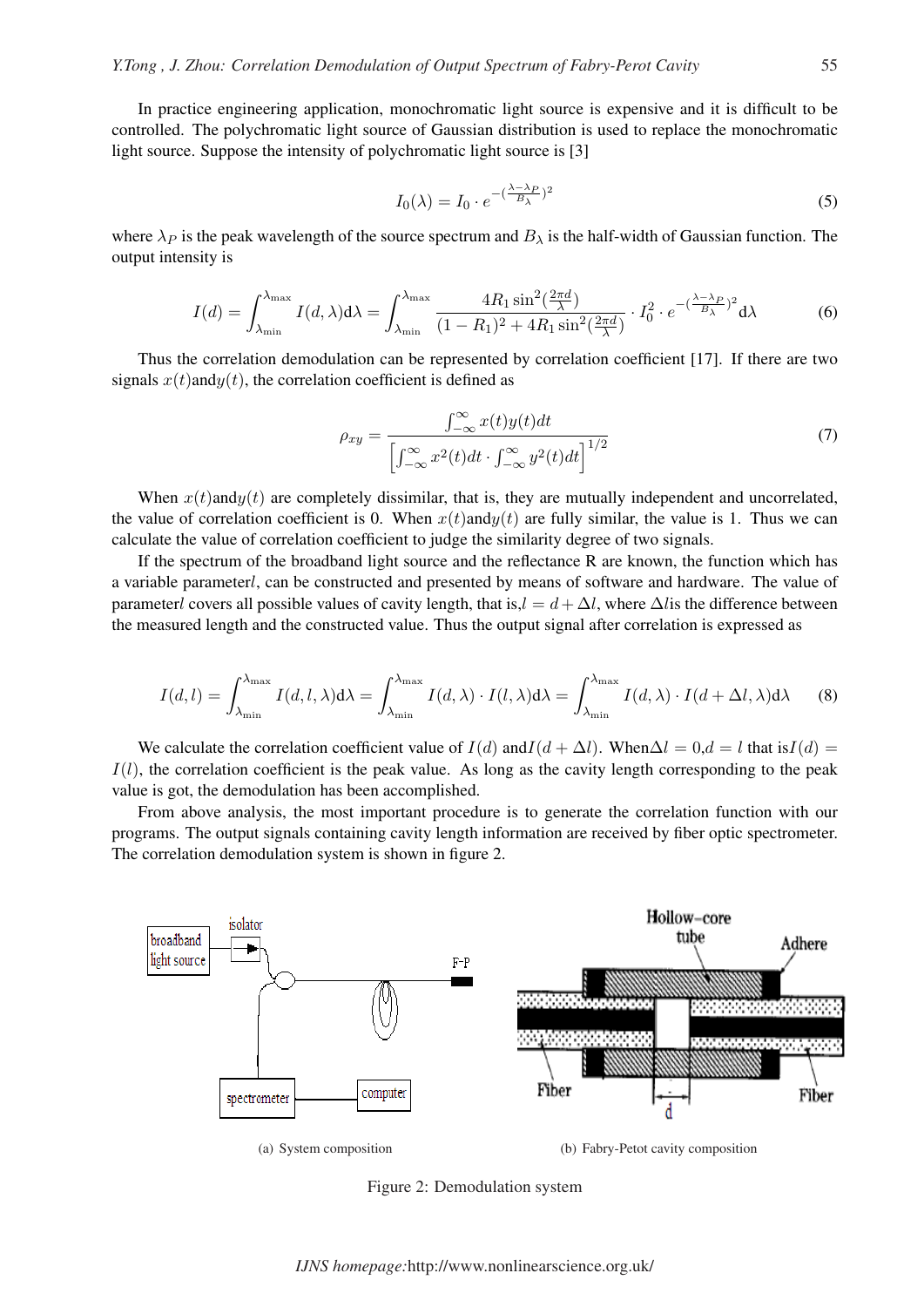The measuring system consists of a broadband light source and an isolator. The Fabry-Perot cavity is illuminated by Gauss distributed incident light. The variations of spectrum of reflect light responses the variations of cavity length. The spectrometer receives the spectrum signal of reflect light. The computer generates the correlation function and the result.

To be worth, for reducing the effects of the output signal fluctuation, the normalization processing is important to calculate the correlation coefficient. Therefore, the normalized reflect light  $I'(d)$  is

$$
I'(d) = \frac{I(d) - I_{\min}}{I_{\max} - I_{\min}}\tag{9}
$$

#### 3 Experiments

In our experiment system the white light source is used and its spectral range is ranged from 500nm to 700nm. Figure 3 shows the normalization spectrum curve. The length of Fabry-Perot cavity is  $40 \mu m$  and its reflection coefficient is 0.04. The output spectrum is shown in Figure 4.



Figure 3: The normalization spectrum of Gaussian Figure 4: The normalization output specsource trum of cavity

The parameterl takes a range from 0 to 100 $\mu$ m, that is, the change of $\Delta l$ . According to the theory analysis in section 2, when  $\Delta l = 0$ ,  $d = l$  and the correlation coefficient is at peak value. In particular, the low frequency range( $010\mu$ m) has a maximum value, which should be eliminated. The correlation coefficient curve is shown in Figure 5. And it is easy to see  $d = l = 40$ . So this correlation demodulation method can accurately calculate the given cavity length.



Figure 5: Simulated curve of correlation coefficient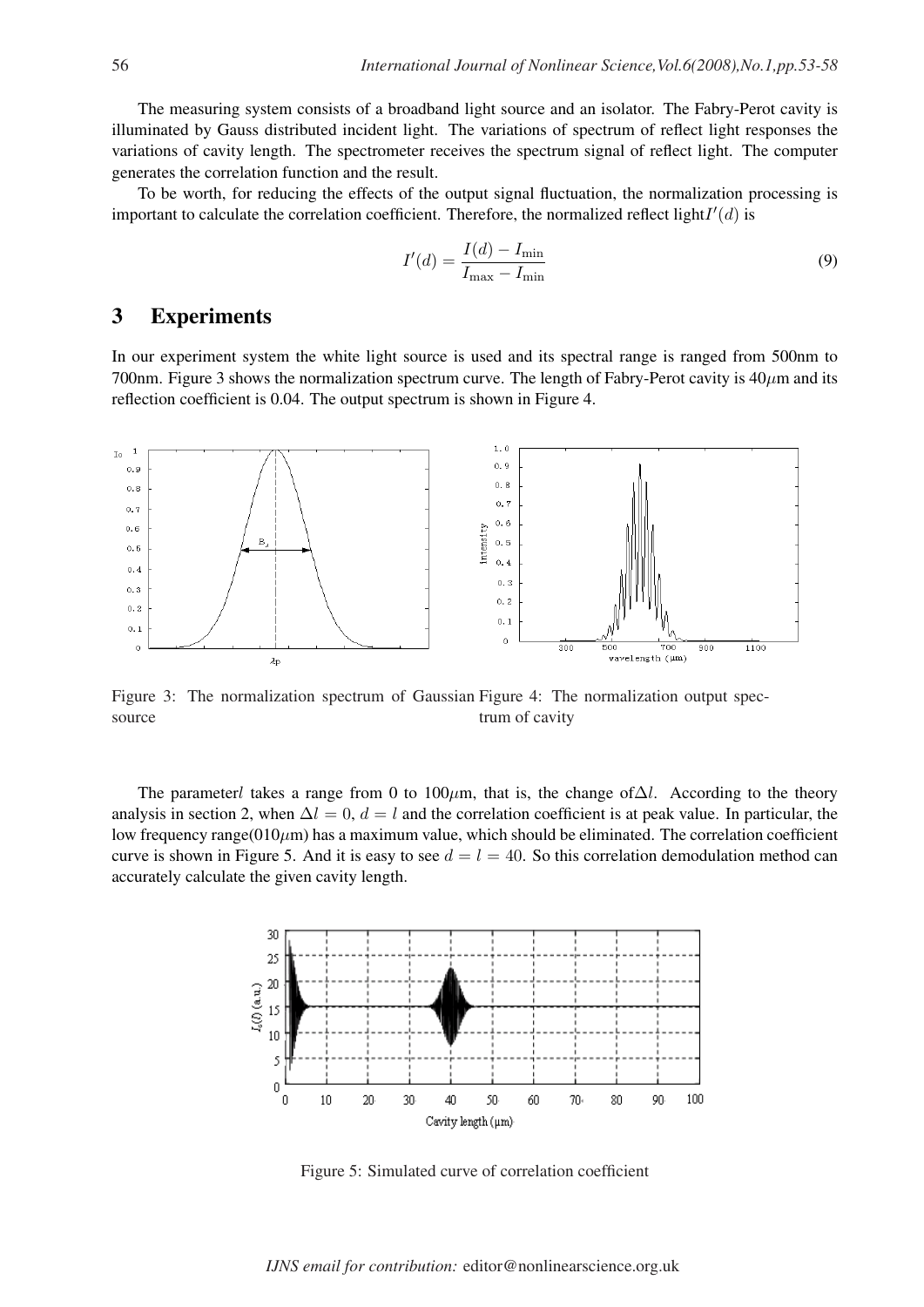The correlation demodulation experiment system is illustrated in figure 6. The motor drives uniformly the composite materials equi-strength beam stretch, then the measuring instrument receives the spectrum and demodulates the cavity length. And the result is shown in figure7. The pertinence coefficients is more than 0.999, and the standard deviation is about  $0.49 \mu m$ 



Figure 6: Correlation demodulation experiment system



Figure 7: Experiment result

As indicated in figure 7, the measurement data has good linearity and small fluctuation. Thus this demodulation system can demodulate the cavity length and be applied in the practical engineering applications.

### 4 Conclusions

A correlation demodulation method of output spectrum of fiber Fabry-Perot cavity is reported. A special correlation factor similar with the output spectrum signals of Fabry-Perot cavity is generated to calculate the correlation coefficient. There is a maximum value corresponding to a single peak at the cavity length. Based on the correlation theory, the output signal characters are analyzed theoretically and calculated numerically. And a correlation demodulation system consisting of broad-band light source and spectrometer is designed. Then the pertinence coefficient 0.995 and the standard deviation  $0.49\mu$ m are obtained experimentally by this system. Thus this demodulation method is valid and practical.